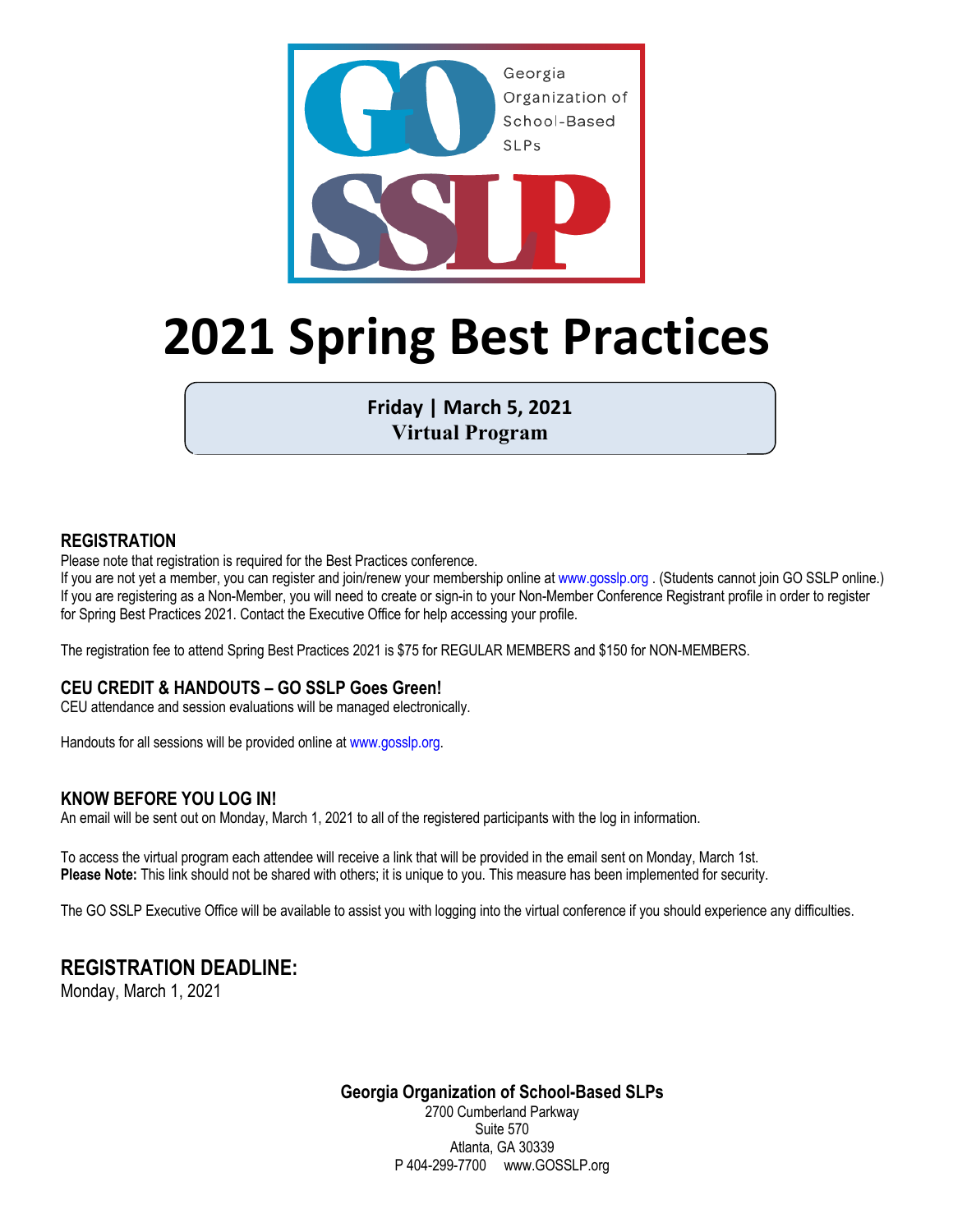| <b>PROGRAM SCHEDULE</b><br><b>Friday, March 5</b> |                                                                                                                                                                                                                                                                                               |
|---------------------------------------------------|-----------------------------------------------------------------------------------------------------------------------------------------------------------------------------------------------------------------------------------------------------------------------------------------------|
| $7:45$ am $-8:00$ am                              | Welcome<br>Patti Howard<br><b>GO SSLP President</b>                                                                                                                                                                                                                                           |
|                                                   | <b>Program and Speakers</b><br><b>Allison Ellis</b><br>CE Chair                                                                                                                                                                                                                               |
|                                                   | <b>ASHA CEU Credits</b><br>Carol Lafayette<br><b>CEU Administrator</b>                                                                                                                                                                                                                        |
| $8:00$ am $-10:00$ am                             | <b>Educational Session I</b>                                                                                                                                                                                                                                                                  |
|                                                   | <b>Advocacy for School-Based Speech-Language Pathology:</b><br><b>Meaningful Organizational and Mental Health Needs</b><br>Phuong Lien Palafox, MS, CCC-SLP<br>Owner<br>Phuong Lien Palafox, CCC-SLP                                                                                          |
| $10:00$ am $- 10:15$ am                           | <b>BREAK</b>                                                                                                                                                                                                                                                                                  |
| 10:15 am $-$ 12:15 pm                             | <b>Educational Session II</b>                                                                                                                                                                                                                                                                 |
|                                                   | <b>Participating Confidently in Difficult IEP Meetings</b><br>Charlette M. Green, CAGS CCC-SLP<br><b>Executive Director of Special Education</b><br><b>Cherokee County School District</b>                                                                                                    |
|                                                   | Patti Howard, PhD, CCC-SLP<br>Lead Speech-Language Pathologist<br>Department of Special Education<br><b>Cherokee County School District</b>                                                                                                                                                   |
| 12:15 pm $-$ 1:00 pm                              | <b>LUNCH BREAK</b>                                                                                                                                                                                                                                                                            |
| 1:00 pm $-$ 3:00 pm                               | <b>Educational Session III</b>                                                                                                                                                                                                                                                                |
|                                                   | Reading Beyond the Book: Facilitating Language and Emergent Literacy<br><b>Skills for Preschool Children</b><br>Jacqueline Towson, PhD, CCC-SLP<br>Assistant Professor, Graduate Program Director<br><b>School of Communication Sciences &amp; Disorders</b><br>University of Central Florida |
| $3:00 \text{ pm} - 3:15 \text{ pm}$               | <b>BREAK</b>                                                                                                                                                                                                                                                                                  |

(continued)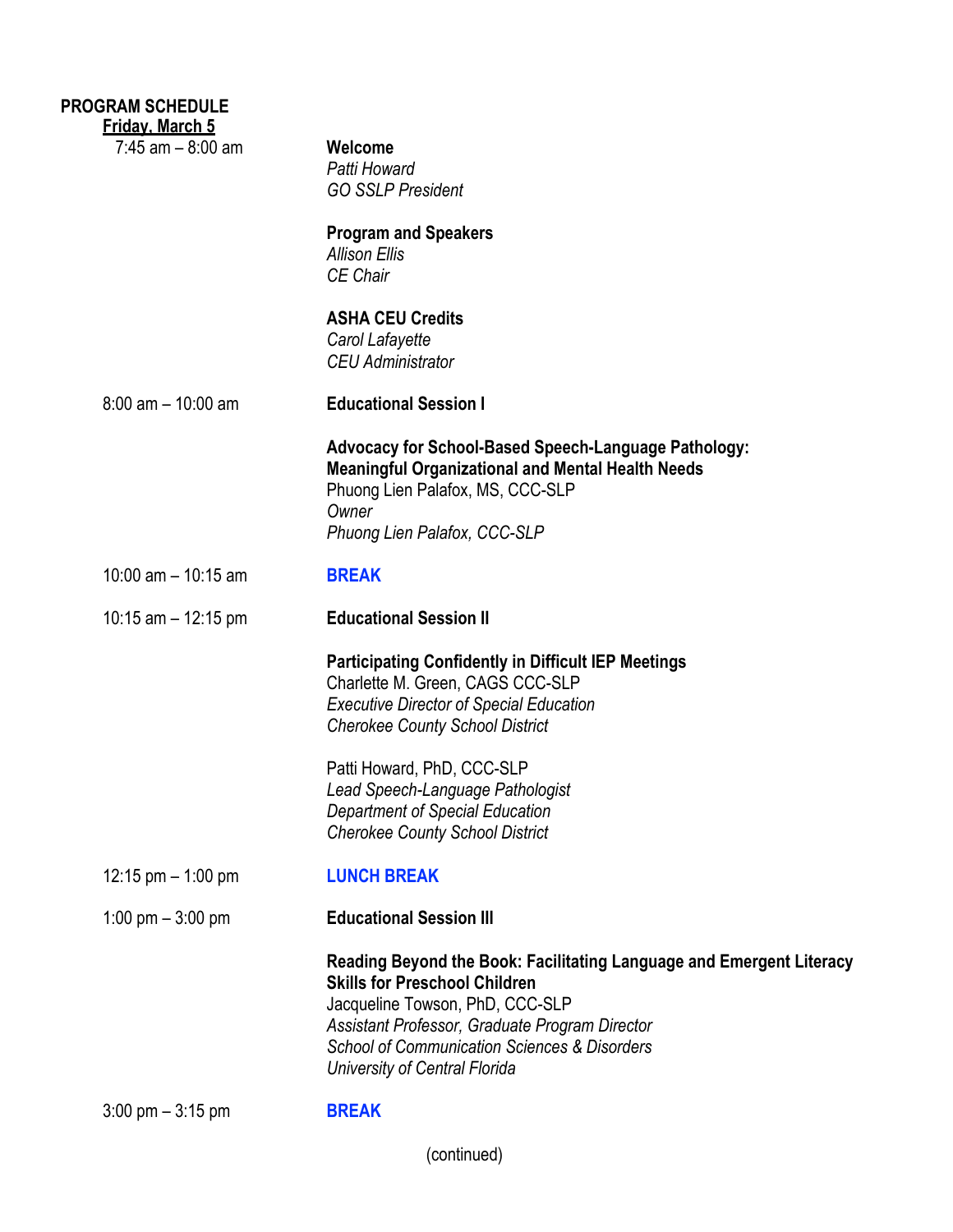### 3:15 pm – 4:30 pm **Educational Session IV**

### **6 Ways to Sunday**

Shannon Hammond, EdS, CCC-SLP *District Lead Speech-Language Pathologist Exceptional Student Education Henry County Board of Education*

J. "Brock" Tarno, EdS *Secondary Special Programs Coordinator Exceptional Student Education Department Henry County Board of Education*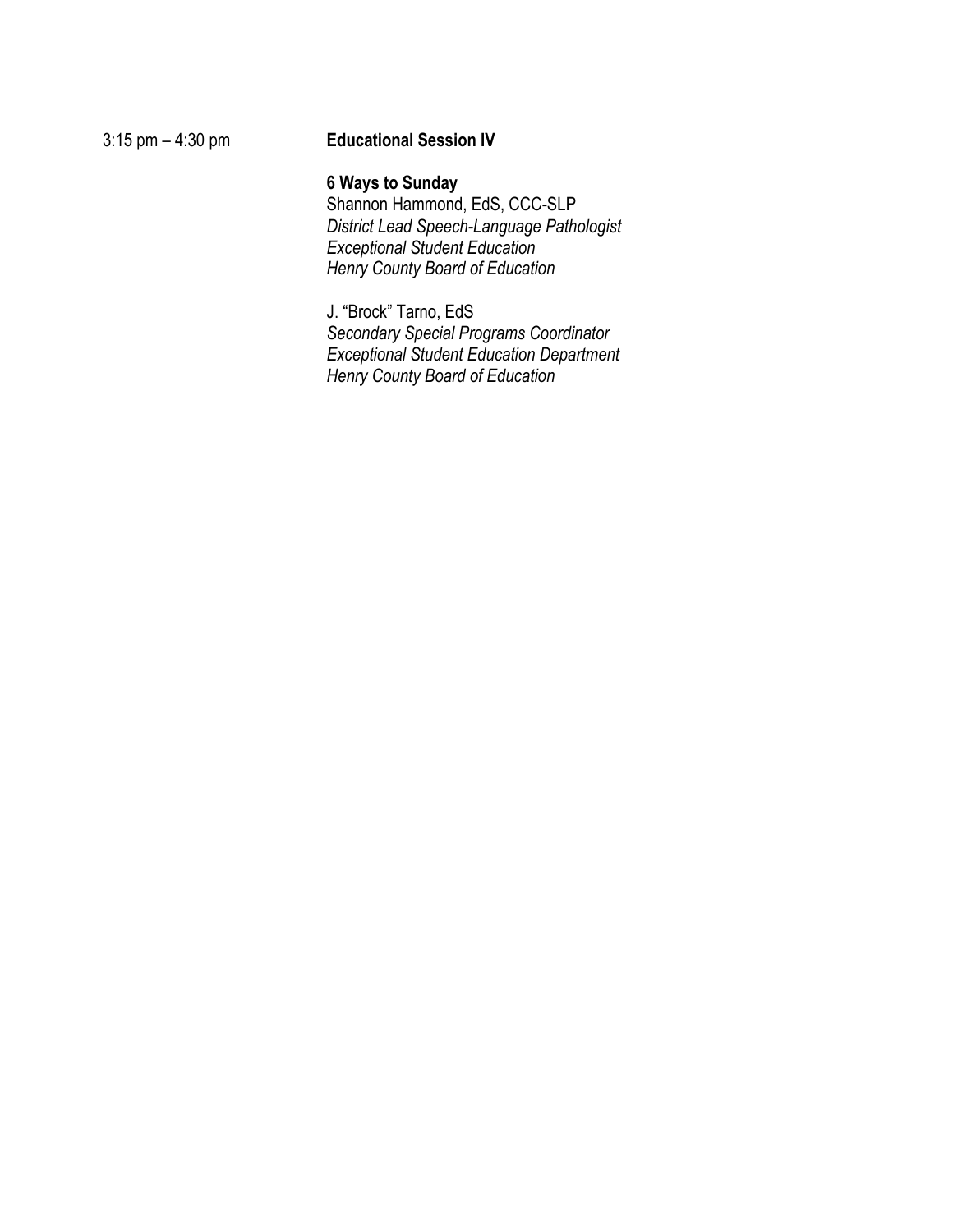## **SCHEDULE**

| Friday, March 5                                                                                                                                                                                                                                                                                                                                                                                                                                                                                                                                                                                                                                           |                                                                                                                                                                                                                                                                                                                                                                                                                                                                                                                                                                                                                                                                                                                                                                                                              |  |  |
|-----------------------------------------------------------------------------------------------------------------------------------------------------------------------------------------------------------------------------------------------------------------------------------------------------------------------------------------------------------------------------------------------------------------------------------------------------------------------------------------------------------------------------------------------------------------------------------------------------------------------------------------------------------|--------------------------------------------------------------------------------------------------------------------------------------------------------------------------------------------------------------------------------------------------------------------------------------------------------------------------------------------------------------------------------------------------------------------------------------------------------------------------------------------------------------------------------------------------------------------------------------------------------------------------------------------------------------------------------------------------------------------------------------------------------------------------------------------------------------|--|--|
| <b>Course Information</b>                                                                                                                                                                                                                                                                                                                                                                                                                                                                                                                                                                                                                                 | <b>Speakers &amp; Bios</b>                                                                                                                                                                                                                                                                                                                                                                                                                                                                                                                                                                                                                                                                                                                                                                                   |  |  |
| <b>Advocacy for School-Based Speech-</b><br>Language Pathology: Meaningful<br><b>Organizational and Mental Health Needs</b>                                                                                                                                                                                                                                                                                                                                                                                                                                                                                                                               | Phuong Lien Palafox, MS, CCC-SLP<br>Owner<br>Phuong Lien Palafox, CCC-SLP                                                                                                                                                                                                                                                                                                                                                                                                                                                                                                                                                                                                                                                                                                                                    |  |  |
| <b>Course Description:</b><br>As workload increases for school-based speech-language<br>pathologists (SLP), current challenges and needs must be<br>acknowledged. School-based SLPs across the United<br>States are impacted by increased caseloads (and<br>subsequent workload), lack of opportunity to collaborate<br>with educational staff, increased paperwork and,<br>ultimately, decreased job satisfaction and increased<br>mental health needs. SLPs will walk away feeling<br>acknowledged, empowered and ready to proactively<br>embed advocacy within their role as school-based<br>speech-language pathologists<br><b>Course Objectives:</b> | Phuong Lien Palafox, MS, CCC-SLP, is a bilingual<br>speech-language pathologist, author and advocate.<br>Currently, her time is spent serving clients and their<br>families, SLPs and educators across the United States.<br>Her work has been featured in various publications<br>including the American Journal of Speech-Language<br>Pathology and 3 content for the American Speech-<br>Language-Hearing Association. She specializes in<br>Cultural Responsiveness, Advocacy, Narrative-Based<br>Interventions and the Mental Health of Educators. She is<br>the author of The Heartbeat of Speech-Language<br>Pathology. Attendees walk away from her presentations<br>and storytelling feeling validated, refueled and re-<br>engaged. You can find more information at<br>www.phuonglienpalafox.com. |  |  |
| Objective 1: List the concerns of speech-language<br>pathologists per research-based data.<br>Objective 2: Discuss effective, day-to-day considerations<br>to support workload.<br>Objective 3: Discuss considerations and effective,<br>research-based interventions to support the mental health<br>of speech-language pathologists.<br>Objective 4: Identify effective strategies to communicate<br>concerns with district leadership, regional leadership, and<br>policy makers.                                                                                                                                                                      | Speaker Disclosure:<br>Financial Disclosure: Yes, Phuong Lien Palafox receives an honoraria<br>for participation at Conference.<br>Non-Financial Disclosure: No relevant non-financial relations exist                                                                                                                                                                                                                                                                                                                                                                                                                                                                                                                                                                                                       |  |  |
| <b>Participating Confidently in Difficult IEP</b><br><b>Meetings</b>                                                                                                                                                                                                                                                                                                                                                                                                                                                                                                                                                                                      | Charlette M. Green, CAGS, CCC-SLP<br><b>Executive Director of Special Education</b><br><b>Cherokee County School District</b>                                                                                                                                                                                                                                                                                                                                                                                                                                                                                                                                                                                                                                                                                |  |  |
| <b>Course Description:</b><br>School-based SLPs sometimes find themselves dealing<br>with contentious or litigious parents and may need to<br>attend IEP meetings which include advocates or lawyers.<br>This session will provide ideas for pre-meeting<br>preparation, descriptions of tactics used by advocates and<br>lawyers to control a meeting, and strategies for<br>participating confidently in contentious meetings.<br><b>Course Objectives:</b>                                                                                                                                                                                             | Charlette M. Green, CAGS CCC-SLP is the Executive<br>Director of Special Education and 504 in Cherokee County<br>School District, in Canton, GA. She received both her<br>Bachelor's and Masters of Science degrees in Speech-<br>Language Pathology from the Florida State University in<br>Tallahassee. Charlette has also obtained the Certificate of<br>Advanced Graduate Students (CAGS) in Special<br>Education Administration. Previously, Charlette was the<br>Georgia state consultant for speech & language. While at                                                                                                                                                                                                                                                                              |  |  |
| Objective 1: Participants will identify what topics can make<br>an IEP meeting difficult.                                                                                                                                                                                                                                                                                                                                                                                                                                                                                                                                                                 | the GaDOE, Charlette was instrumental in developing and<br>coordinating the SLPs Collaborating in General Education<br>Classrooms: Practicing Seamless Education training.                                                                                                                                                                                                                                                                                                                                                                                                                                                                                                                                                                                                                                   |  |  |
| Objective 2: Participants will be able to list at least three<br>ideas for preparing for a difficult IEP meeting.                                                                                                                                                                                                                                                                                                                                                                                                                                                                                                                                         | Charlette was a member of the 2008 Ad Hoc Committee<br>on Governance Nominations and Elections Practices and<br>was also on the Language & Learning in School-Age                                                                                                                                                                                                                                                                                                                                                                                                                                                                                                                                                                                                                                            |  |  |
| Objective 3: Participants will be able to describe tactics<br>used by advocates and lawyers to control a meeting and<br>ways to manage them.                                                                                                                                                                                                                                                                                                                                                                                                                                                                                                              | Children & Adolescents 2008 convention Program<br>Committee. She was a member of the ASHA School<br>Finance Committee, Georgia Speech-Language-Hearing<br>Association (GSHA) and has authored several articles for<br>ASHA publications. In October 2008 Charlette received<br>the Patricia Lindamood Award for Leadership Award for                                                                                                                                                                                                                                                                                                                                                                                                                                                                         |  |  |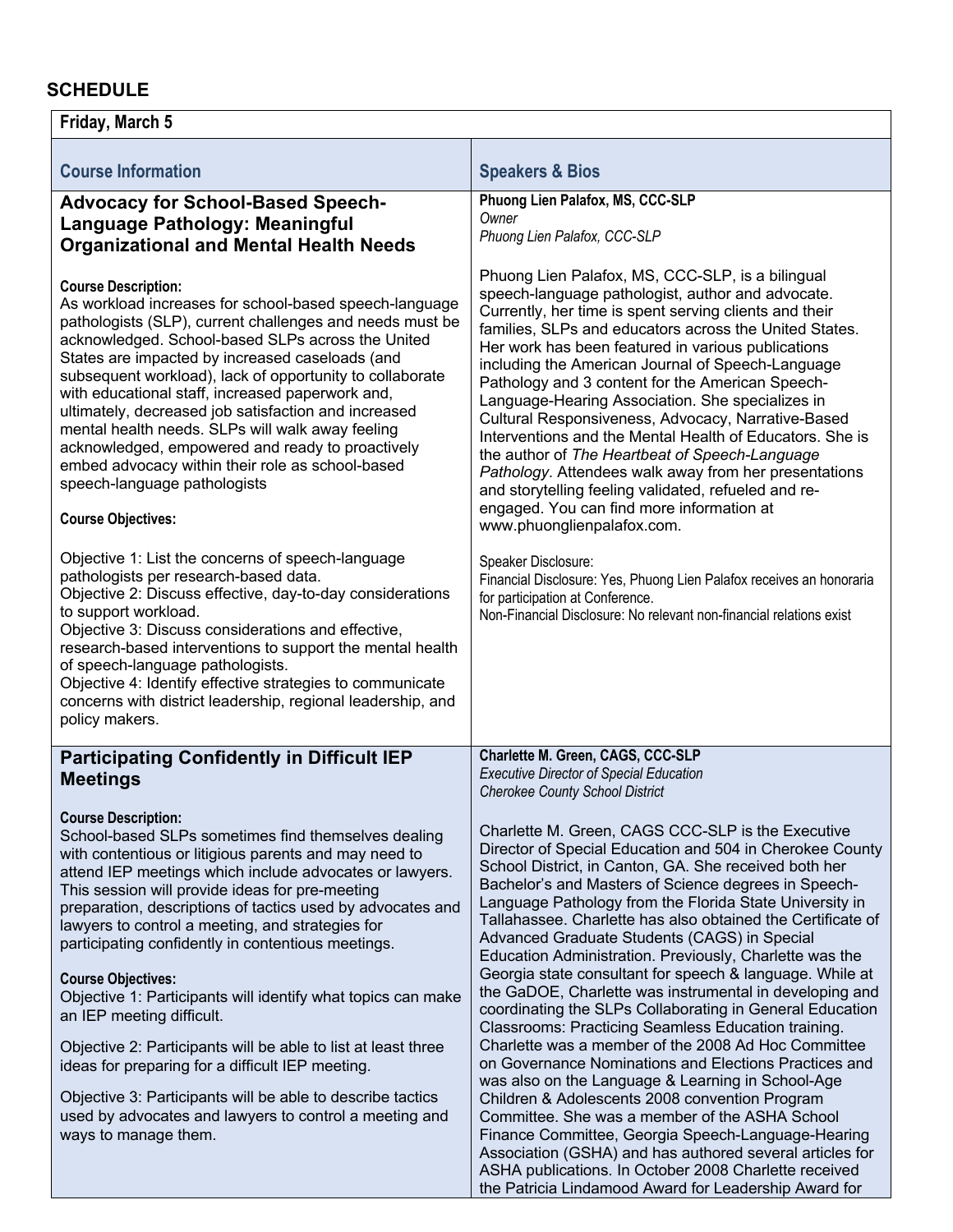| Objective 4: Participants will be able to state at least three<br>strategies for participating confidently in contentious<br>meetings.                                                                                                                                                                                                                                          | Clinical Excellence in Language and Literacy from the<br>National Language and Literacy Leadership Committee<br>presented at the Conference of the Ohio State University<br>Center for Reading Diagnosis and Instruction, Columbus,<br>Ohio. In 2012, she was awarded the New Special<br>Education Director of the Year award by the Georgia<br>Council of Administrators in Special Education (GCASE).<br>Charlette received the Georgia Association of Educational<br>Leaders President's Professional of the Year in 2013. In<br>2014, Charlette was awarded the ASHA Fellow award.<br>Charlette served as the President of the Georgia Council<br>of Administrators in Special Education in 2018.<br>Disclosure:<br>Speaker Disclosure:<br>Financial Disclosure: No, Charlette Green does not receive an<br>honoraria for participation at Conference.<br>Non-Financial Disclosure: No relevant non-financial relations exist<br>Patti Howard, PhD, CCC-SLP<br>Lead Speech-Language Pathologist<br>Department of special Education<br><b>Cherokee County School District</b><br>Dr. Patti Howard coordinates the services of SLPs, OTs,<br>and PTs as the Lead SLP for the Cherokee County School<br>District in Georgia. She received her Bachelor of Science<br>in Cognitive Psychology and her Master of Arts degree in<br>Speech-Language Pathology from the University of<br>Kansas. She received her Doctor of Education with a<br>Concentration in Speech-Language Pathology and a<br>Minor in Autism from NOVA Southeastern University. Patti<br>was a member of the ASHA SLP School Issues Advisory<br>Board from 2017 through 2019, serving as the Chair in<br>2019. She is currently the President of the Georgia<br>Organization of School Speech-Language Pathologists<br>and a member of ASHA's Council for Clinical Certification<br>in Audiology and Speech-Language Pathology and a<br>member of the Georgia Dyslexia Task Force. Patti has<br>presented several seminars and posters at state and<br>national conventions. She was an invited speaker at the<br>ASHA Connect Conference in June, 2019 and at the<br>National ASHA Conference in November, 2019. She was<br>also invited to present on the role of the SLP in the RTI<br>process at the SSTAGE Conference in January, 2019.<br>Disclosure:<br>Speaker Disclosure:<br>Financial Disclosure: No, Patti Howard does not receive an honoraria<br>for participation at Conference.<br>Non-Financial Disclosure: No relevant non-financial relations exist |
|---------------------------------------------------------------------------------------------------------------------------------------------------------------------------------------------------------------------------------------------------------------------------------------------------------------------------------------------------------------------------------|-------------------------------------------------------------------------------------------------------------------------------------------------------------------------------------------------------------------------------------------------------------------------------------------------------------------------------------------------------------------------------------------------------------------------------------------------------------------------------------------------------------------------------------------------------------------------------------------------------------------------------------------------------------------------------------------------------------------------------------------------------------------------------------------------------------------------------------------------------------------------------------------------------------------------------------------------------------------------------------------------------------------------------------------------------------------------------------------------------------------------------------------------------------------------------------------------------------------------------------------------------------------------------------------------------------------------------------------------------------------------------------------------------------------------------------------------------------------------------------------------------------------------------------------------------------------------------------------------------------------------------------------------------------------------------------------------------------------------------------------------------------------------------------------------------------------------------------------------------------------------------------------------------------------------------------------------------------------------------------------------------------------------------------------------------------------------------------------------------------------------------------------------------------------------------------------------------------------------------------------------------------------------------------------------------------------------------------------------------------------------------------------------------------------------------------------------------------------------------------------------------------------------------------------|
| <b>Reading Beyond the Book: Facilitating</b>                                                                                                                                                                                                                                                                                                                                    | Jacqueline Towson, PhD, CCC-SLP                                                                                                                                                                                                                                                                                                                                                                                                                                                                                                                                                                                                                                                                                                                                                                                                                                                                                                                                                                                                                                                                                                                                                                                                                                                                                                                                                                                                                                                                                                                                                                                                                                                                                                                                                                                                                                                                                                                                                                                                                                                                                                                                                                                                                                                                                                                                                                                                                                                                                                           |
| <b>Language and Emergent Literacy Skills for</b><br><b>Preschool Children</b>                                                                                                                                                                                                                                                                                                   | Assistant Professor, Graduate Program Director<br>School of Communication Sciences & Disorders<br>University of Central Florida                                                                                                                                                                                                                                                                                                                                                                                                                                                                                                                                                                                                                                                                                                                                                                                                                                                                                                                                                                                                                                                                                                                                                                                                                                                                                                                                                                                                                                                                                                                                                                                                                                                                                                                                                                                                                                                                                                                                                                                                                                                                                                                                                                                                                                                                                                                                                                                                           |
| <b>Course Description:</b><br>In this presentation, SLPs will learn about the importance<br>of embedded learning opportunities that support the<br>development of language and emergent literacy skills for<br>preschool children with and at-risk for language<br>impairments. Participants will learn about shared<br>interactive book reading generally and dialogic reading | Jacqueline Towson, PhD, CCC-SLP is an Assistant Professor and<br>Graduate Program Director in the School of Communication Sciences<br>and Disorders at the University of Central Florida. She holds a joint<br>appointment in the School of Teacher Education. Her primary research<br>focus is on building the capacity of individuals who work with young<br>children experiencing language impairments and those at-risk. Dr.                                                                                                                                                                                                                                                                                                                                                                                                                                                                                                                                                                                                                                                                                                                                                                                                                                                                                                                                                                                                                                                                                                                                                                                                                                                                                                                                                                                                                                                                                                                                                                                                                                                                                                                                                                                                                                                                                                                                                                                                                                                                                                          |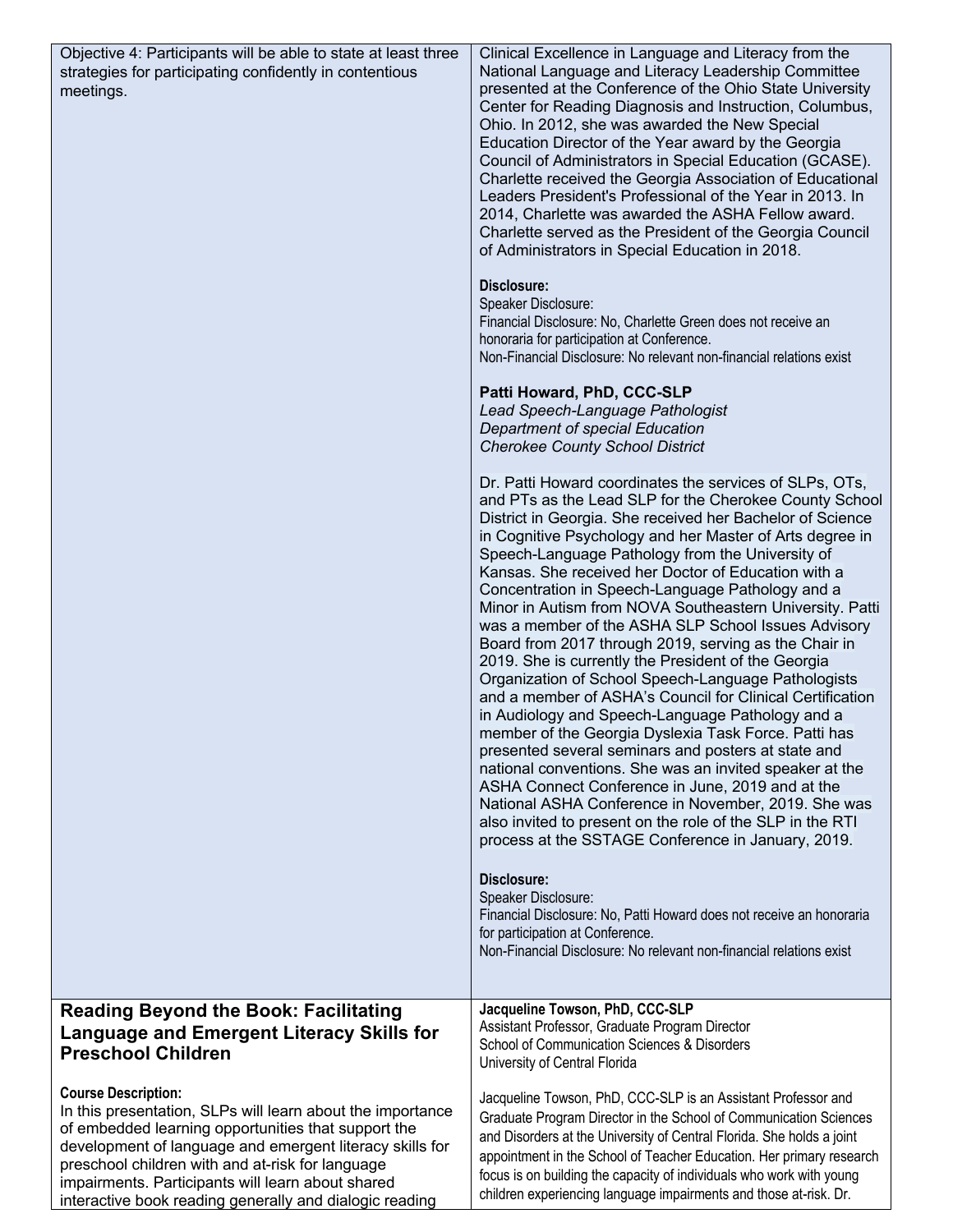| specifically. These strategies will be defined and modeled,<br>with specific video examples provided. Participants will<br>understand how to directly apply these strategies across a<br>variety of text genres as well as identify ways to<br>collaborate with preschool teachers for implementation in<br>classrooms.<br><b>Course Objectives:</b><br>Objective 1: Understand how shared interactive book<br>reading can be used with preschoolers to strengthen<br>language and emergent literacy skills<br>Objective 2: Describe how SLPs can support preschool<br>children's access to a variety of texts through shared<br>interactive book reading<br>Objective 3: Explain how SLPs can collaborate with<br>teachers to support the use of shared interactive book<br>reading in a classroom setting                                                                                            | Towson teaches courses focused in child language development and<br>disorders, specifically for toddler and preschool children. She has<br>presented at state, national and international conferences on<br>classroom-based interventions for preschool children with significant<br>language impairments and those considered at-risk. She is actively<br>engaged in community-based research through partnerships with<br>public, private and charter preschools in the Orlando area. Her work is<br>funded through the American Speech-Language Hearing Foundation<br>and the Central Florida Foundation. Dr. Towson is Co-PI of Project<br>ASD, an interdisciplinary preparation grant for graduate students<br>through the Office of Special Education Programs. She received her<br>Bachelor of Science in Audiology and Speech Pathology from Florida<br>State University, followed by her Master of Science in Communication<br>Disorders from the University of Texas at Dallas. She worked clinically<br>for fourteen years as both a speech-language pathologist and early<br>childhood special education teacher in local school districts, with<br>extensive experience in child language assessment. Dr. Towson<br>completed her doctoral degree in the Education of Students with<br>Exceptionalities with a focus in Early Childhood Special Education at<br>Georgia State University.<br>Disclosure:<br>Speaker Disclosure:<br>Financial Disclosure: No, Jacqueline Towson does not receive an<br>honoraria for participation at Conference.<br>Non-Financial Disclosure: No relevant non-financial relations exist |
|--------------------------------------------------------------------------------------------------------------------------------------------------------------------------------------------------------------------------------------------------------------------------------------------------------------------------------------------------------------------------------------------------------------------------------------------------------------------------------------------------------------------------------------------------------------------------------------------------------------------------------------------------------------------------------------------------------------------------------------------------------------------------------------------------------------------------------------------------------------------------------------------------------|--------------------------------------------------------------------------------------------------------------------------------------------------------------------------------------------------------------------------------------------------------------------------------------------------------------------------------------------------------------------------------------------------------------------------------------------------------------------------------------------------------------------------------------------------------------------------------------------------------------------------------------------------------------------------------------------------------------------------------------------------------------------------------------------------------------------------------------------------------------------------------------------------------------------------------------------------------------------------------------------------------------------------------------------------------------------------------------------------------------------------------------------------------------------------------------------------------------------------------------------------------------------------------------------------------------------------------------------------------------------------------------------------------------------------------------------------------------------------------------------------------------------------------------------------------------------------------------------------------------------------------------|
| <b>6 Ways to Sunday</b><br><b>Course Description:</b><br>Participants in the course will develop a deeper<br>understanding of instructional practices for students with<br>Autism participating in remote learning. Attendees will<br>create a toolbox of ideas to promote engagement in<br>therapy that focus on six key indicators for supporting<br>students with Autism. Effective documentation of services<br>during remote learning will be included in the presentation<br>as well.<br><b>Course Objectives:</b><br>Objective 1: Develop a deeper understanding of<br>instructional best practices for students with Autism<br>participating in remote learning<br>Objective 2: Create a toolbox of ideas to promote<br>engagement in therapy sessions<br>Objective 3: Review examples of effective documentation<br>Objective 4: List 6 key indicators for supporting students<br>with Autism | Shannon Hammonds, EdS, CCC-SLP<br>Districe Lead Speech-Language Pathologist   Exceptional Student<br>Education<br><b>Henry County Schools</b><br>Shannon Hammonds began her career as a Speech-<br>Language Pathologist in Thomaston-Upson County Public<br>Schools in 1999. She earned her Master's Degree in<br>Speech-Language Pathology from the University of<br>Georgia in 1999 and just recently completed an Ed.S. in<br>Educational Leadership from Columbus State. She<br>earned her Georgia License and ASHA Certificate of<br>Clinical Competency in 2000. Mrs. Hammonds currently<br>serves as a regional representative for the Georgia<br>Organization of School-Based Speech-Language<br>Pathologists. Mrs. Hammonds spent 14 years as an SLP<br>serving across grade levels and Exceptionalities. She<br>transitioned from the classroom to the district level in 2013<br>as the Lead SLP for Henry County Schools. Her current<br>position has allowed her to broaden her leadership skills<br>as she supervises the Deaf and Hard of Hearing Program,<br>Private School Homeschool services, and Medicaid as<br>well as the Speech-Language Program for Henry County<br>Schools<br>Disclosure:<br>Speaker Disclosure:<br>Financial Disclosure: No, Shannon Hammond does not receive an<br>honoraria for participation at Conference.<br>Non-Financial Disclosure: No relevant non-financial relations exist<br>J. "Brock" Tarno, EdS<br>Secondary Special Programs Coordinator   Exceptional<br><b>Student Education Department</b>                                                                               |

*Henry County Schools*